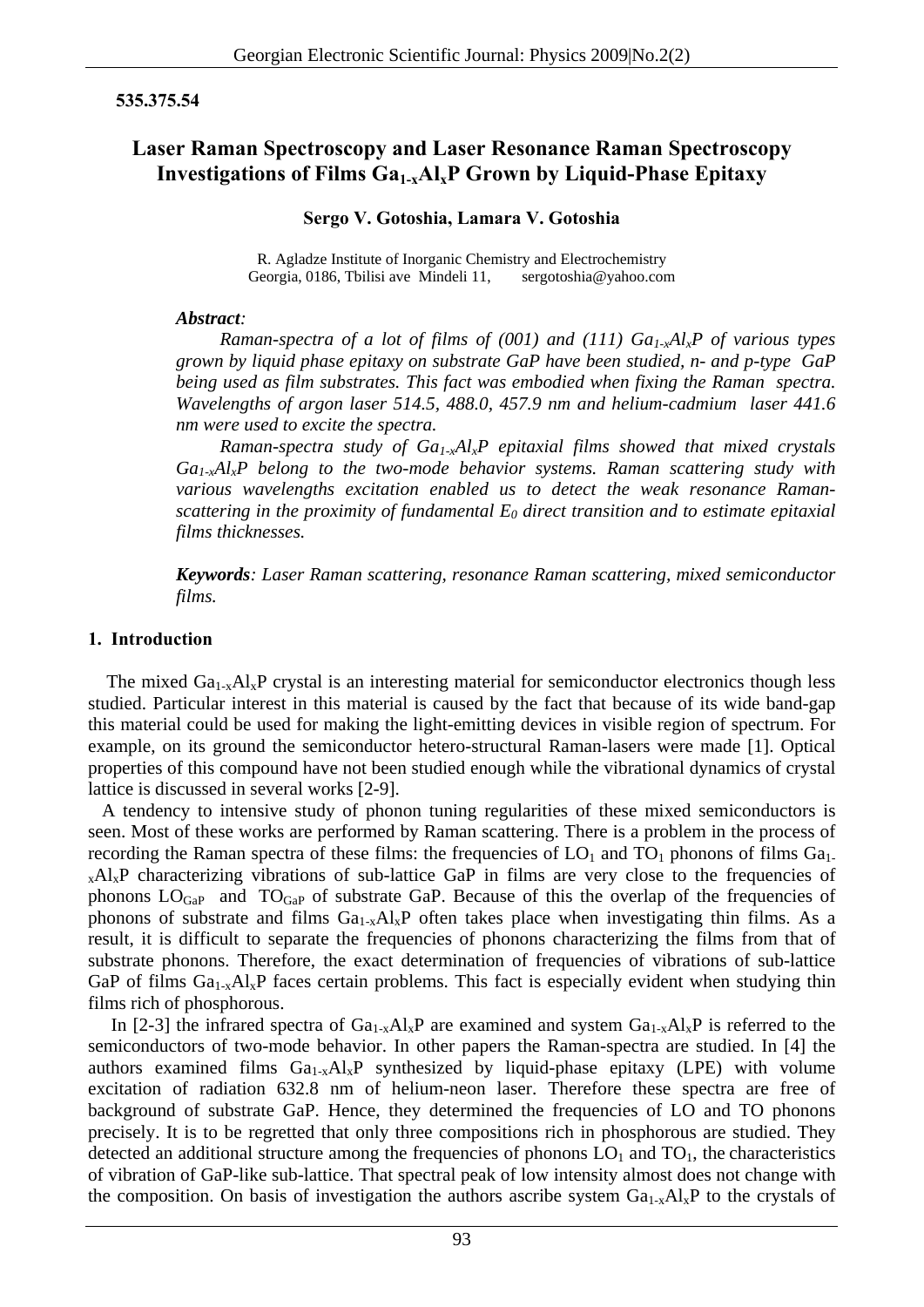two-mode behavior. In [5] films  $Ga_{1-x}Al_xP$  synthesized on (001) GaP substrates from organometallic vapor phase epitaxy (OMVPE) have been studied by argon laser radiation (488.0 nm). In this case radiation 488.0 nm is not absorbed entirely by epitaxial film (especially in case of high composition of aluminum). Accordingly, in Raman-spectra of films the frequencies of phonons  $LOG<sub>GaP</sub>$  and  $TO<sub>GaP</sub>$ , the characteristics of substrate GaP, dominate. Because of this the authors grew epitaxial films on substrate GaAs to fix the frequencies of phonons  $LO_1$  and  $TO_1$ , the characteristics of vibration of GaP-like sub-lattice. In [6] films  $Ga_{1-x}Al_xP$  grown on GaP (001) substrates by using gas-source molecular-beam epitaxy (GSMBE) have been studied by argon laser radiation 514.5 nm. In that case the effect of frequencies of phonons  $LO_{GaP}$  and  $TO_{GaP}$ , the characteristics of substrate GaP, upon the Raman-spectra of films is even greater. Therefore the authors of this paper investigated only  $LO_2$  phonon branch, the characteristic of the vibration of AlP-like sub-lattice. In the papers under consideration the Raman-spectra have been recorded at room temperature. In paper [7] films  $Ga_{1-x}Al_xP$  on GaP (001) substrates were grown by using metalo-organic vapor phase deposition (MOCVD). The Raman-spectra were studying at  $77<sup>0</sup>$  K with the aid of krypton laser radiation 482.5 and 476.2 nm. In those experimental conditions too the role of substrate is great, especially for large compositions of aluminum. That fact is seen clearly from the spectra presented in the paper. In [8] the synthesized films on (001) GaP substrates by liquid-phase epitaxy were studied by micro Raman-spectroscopy. The excitation was carried out by He-Ne laser radiation 632.8 nm. The radiation impinged perpendicularly on the film edge so that not to fall within the substrate. The scattering configuration was different. The authors obtained a step-function distribution of film composition. In that paper too  $Ga_{1-x}Al_xP$  was referred to the crystals of twomode behavior.

 In the all discussed papers without exception, only the epitaxial films of orientation (001) has been studied.

 We have been studying this system by Raman-spectroscopy earlier [9]. But now we are publishing new results. In this case we pay special attention to the methods of separating in films  $Ga_{1-x}Al_xP$  the spectral band of  $LO_1$  phonon, the characteristic of vibations of sub-lattice GaP, from the spectral bands of the phonons of substrate GaP.

We regularly study with Raman-spectroscopy the semiconductors modified by ion implantation, especially the complex semiconductors synthesized by ion implantation [10-11]. Simultaneously, as the result of Raman scattering study the same semiconductors synthesized by ordinary chemical methods, for example, by liquid phase epitaxy, we receive the standards for qualitative identification of ion synthesized films and their quantitative estimation. As is known the ion synthesis is a non-equilibrium process. Therefore physical-chemical properties of new compounds synthesized with the aid of ion synthesis, partially optical characteristics, will be slightly different from the same compounds synthesized by usual chemical equilibrium reactions. Respectively, the Raman-spectra of the same compounds synthesized by these two different technologies cannot be identical. Hence, the concentration graphs received by Raman-spectroscopy of  $Ga_{1-x}Al_xP$ synthesized by liquid-phase epitaxy cannot be the first-order standards for exact determining the compositions of the same compounds obtained by ion synthesis. These standards are valid only for evaluation of approximate values of unknown concentrations. At the same time by comparison of magnitudes of compositions of same compounds  $Ga_{1-x}Al_xP$  received by ion synthesis, estimated by the mentioned standards with theoretical values, the role of defects induced during ion implantation synthesis may be cleared up.

The above-mentioned paperis devoted to this aim.

### **2. Experiment**

In the present work Raman scattering has been studied in a lot of n- and p-type  $Ga_{1-x}Al_xP$ epitaxial films. We studied undoped films as well. The mentioned films were grown by liquid-phase epitaxy on GaP substrates with (001) and (111) orientations. The film thicknesses were in the range of 5-18 mmk. The epitaxial films were grown on substrates GaP of n- and p-type.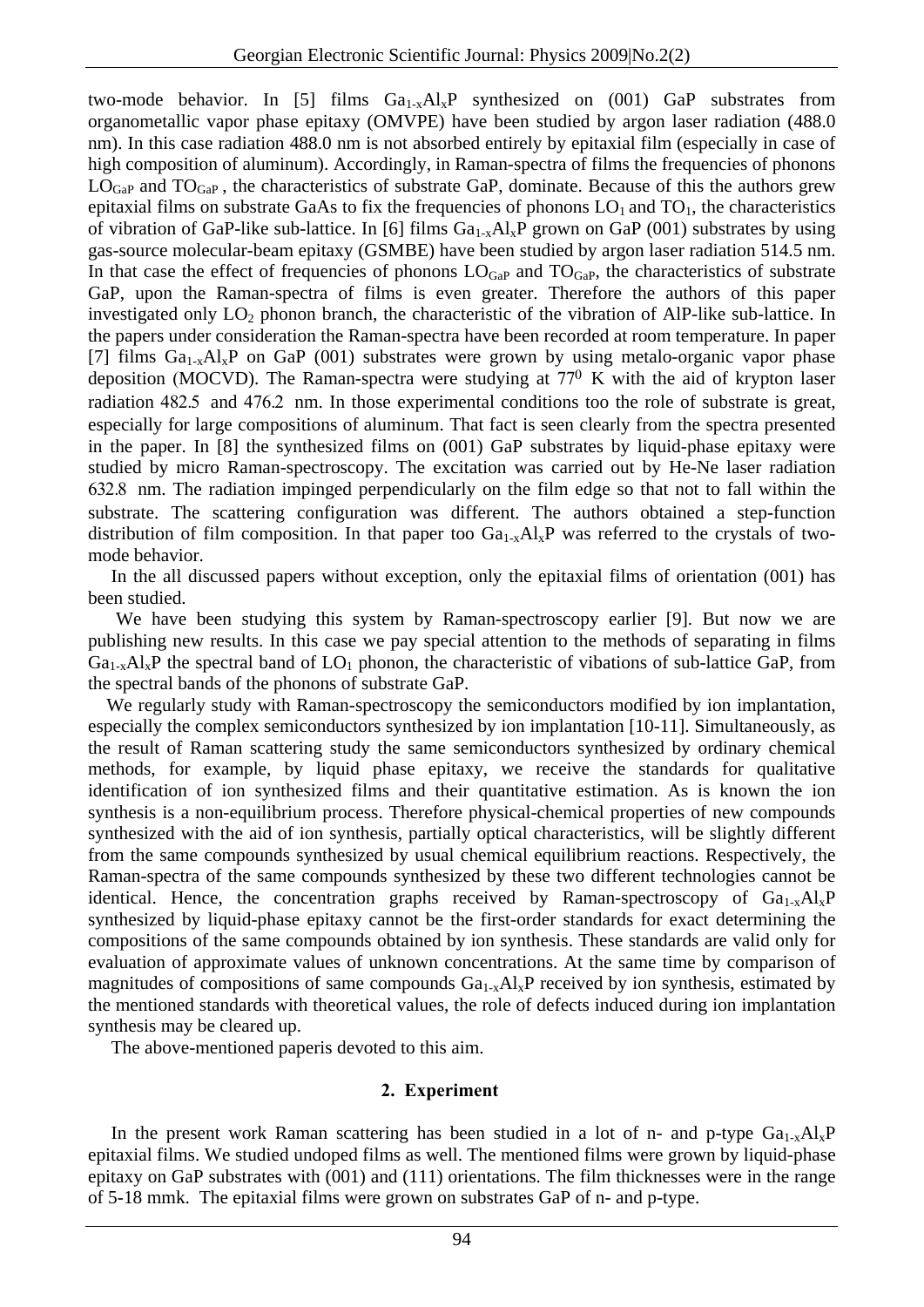The Raman-spectra were recorded on the home-made laser Raman-spectrometer constructed on base of double monochromator DFS-24 with 800 mm focal length. Gratings with 1200 gr/mm worked in the first order of the spectrum and caused maximal concentration of light in the bluegreen region of the spectrum. Argon laser emission of 514.5, 488.0, 457.9 nm and heliumcadmium laser emission of 441.6 nm wavelengths respectively served as excitation source. The Raman system experimental equipment is described in details in [12].

# **3. Results and discussions**

 Fig.1 shows the Raman-spectra of (111) GaP crystal with excitation 488.0 nm. It is seen in Fig. 1, that  $LO_{Gap}$ =402 cm<sup>-1</sup> and  $TO_{Gap}$ =363 cm<sup>-1</sup>. Fig. 2 shows the Raman-spectra of mixed



Fig. 1 Raman-spectrum of (111) GaP,  $\lambda_L$  = 488.0 nm

 $Ga_{1-x}Al_xP$  crystals of different compositions, recorded by 488.0 nm wavelength excitation. The film orientation in that case is (001). As it is clear from the picture, the peaks corresponding to  $LOG_{GaP}$ and  $TO_{GaP}$  phonons at  $402$  and  $363$  cm<sup>-1</sup> frequencies typical for GaP substrate are observed constantly in the Raman spectra of all three compositions. These peaks are observed always when the exciting wavelength is not absorbed completely by film  $Ga_{1-x}Al_xP$  and because of this the signal excitation from the substrate takes place. Besides it should be noted that according to the selection rules the peak corresponding to  $TO<sub>GaP</sub>$  phonon must not be observed from GaP surface of (001) orientation. That is, one could assume that at film growth on the substrate, the substrate surface orientation change takes place, which may be caused by some strain. It is seen from Fig. 1 and Fig. 2, that the main characteristics of mixed semiconductor films  $Ga_{1-x}Al_xP$  with (001) orientation are two new peaks in Raman spectrum formed at a frequency distinguished from that of the peak corresponding to  $LO_{GaP}$  phonon characterizing (001) GaP substrate. One of these peaks corresponds to  $LO_2$  phonon vibration of AlP sublattice, while the other corresponds to  $LO_1$  phonon vibration of GaP sublattice. The frequencies corresponding to the two peaks are changing by a certain law depending on compositions of mixed crystals. When studying many films it turned out that the Raman-spectra of some (001)  $Ga_{1-x}Al_xP$  films show a forbidden peak corresponding to  $TO_2$  phonon, which perhaps indicates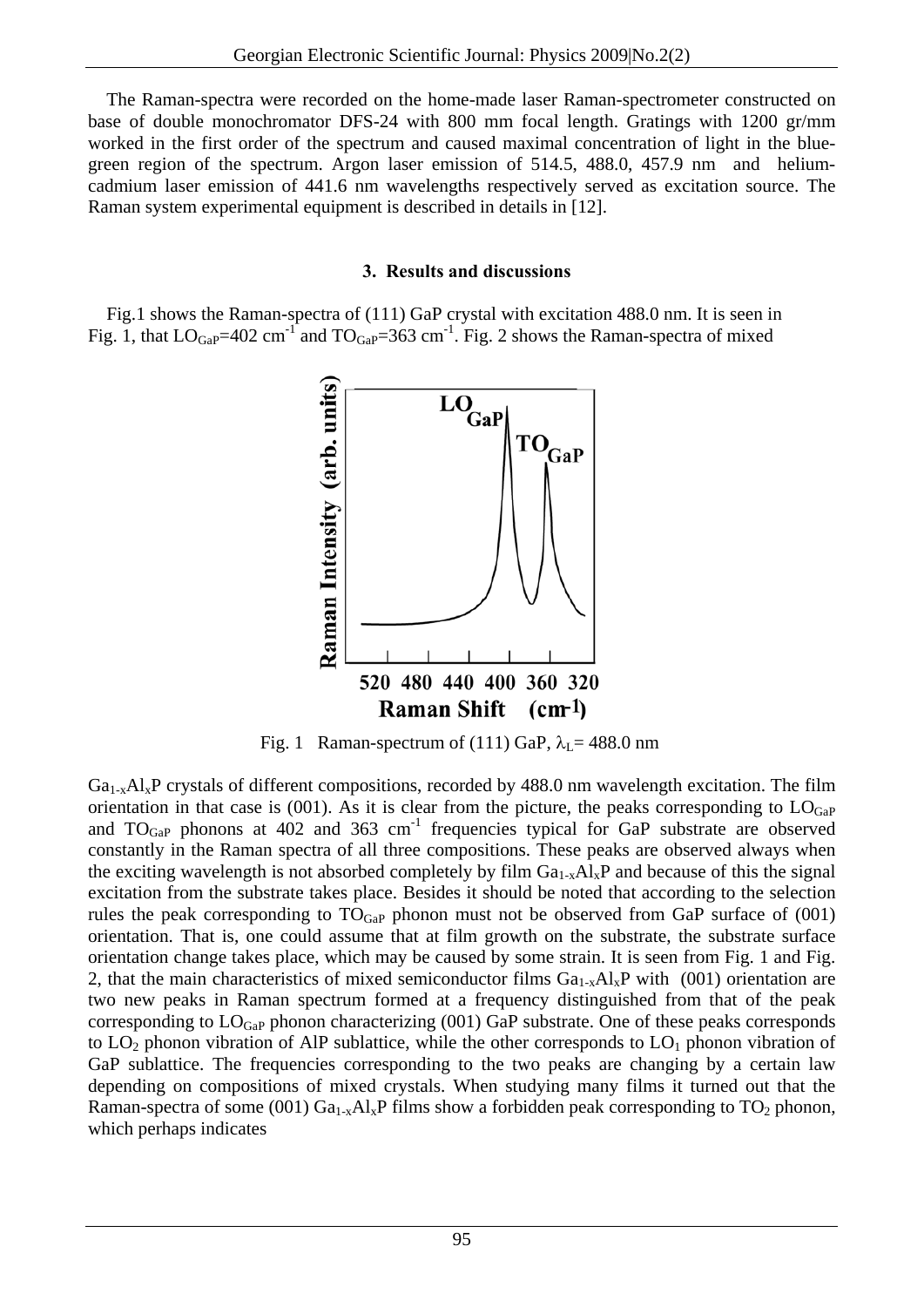

Fig. 2 Raman-spectra of mixed  $Ga_{1-x}Al_xP$  crystals of different compositions; orientation (001);  $\lambda_I = 488.0$  nm; a – x=0.38; b – x=0.54; c – x=0.78

also at the film surface deviation from  $(001)$  orientation. The phonons  $LO_2$  and  $TO_2$  characterize the phonon vibration of AlP sublattice in mixed  $Ga_{1-x}Al_xP$  films. Thus with the aid of Ramanspectra it is possible to control technological processes of growth and discuss both film and substrate quality.

As Fig. 1 and Fig. 2 show, for the whole composition of films  $Ga_{1-x}Al_xP$  there are no characteristic frequencies of any substrate phonon overlapping it near the frequencies of phonons  $LO_2$  and  $TO_2$ . Thus, exact fixing of the frequencies of phonons  $LO_2$  and  $TO_2$  for all compositions of epitaxial films  $Ga_{1-x}Al_xP$  in no problem. Therefore, the graph of the phonon branch of sub-lattice AlP is a good calibration curve to estimate unknown compositions (for example, for films

 $Ga_{1-x}Al_xP$  synthesized by ion implantation). Fig. 1 and Fig. 2 also show that there is the counterposition when fixing  $LO_1$  phonons of films. In that case phonon  $LO_1$  characterizing the film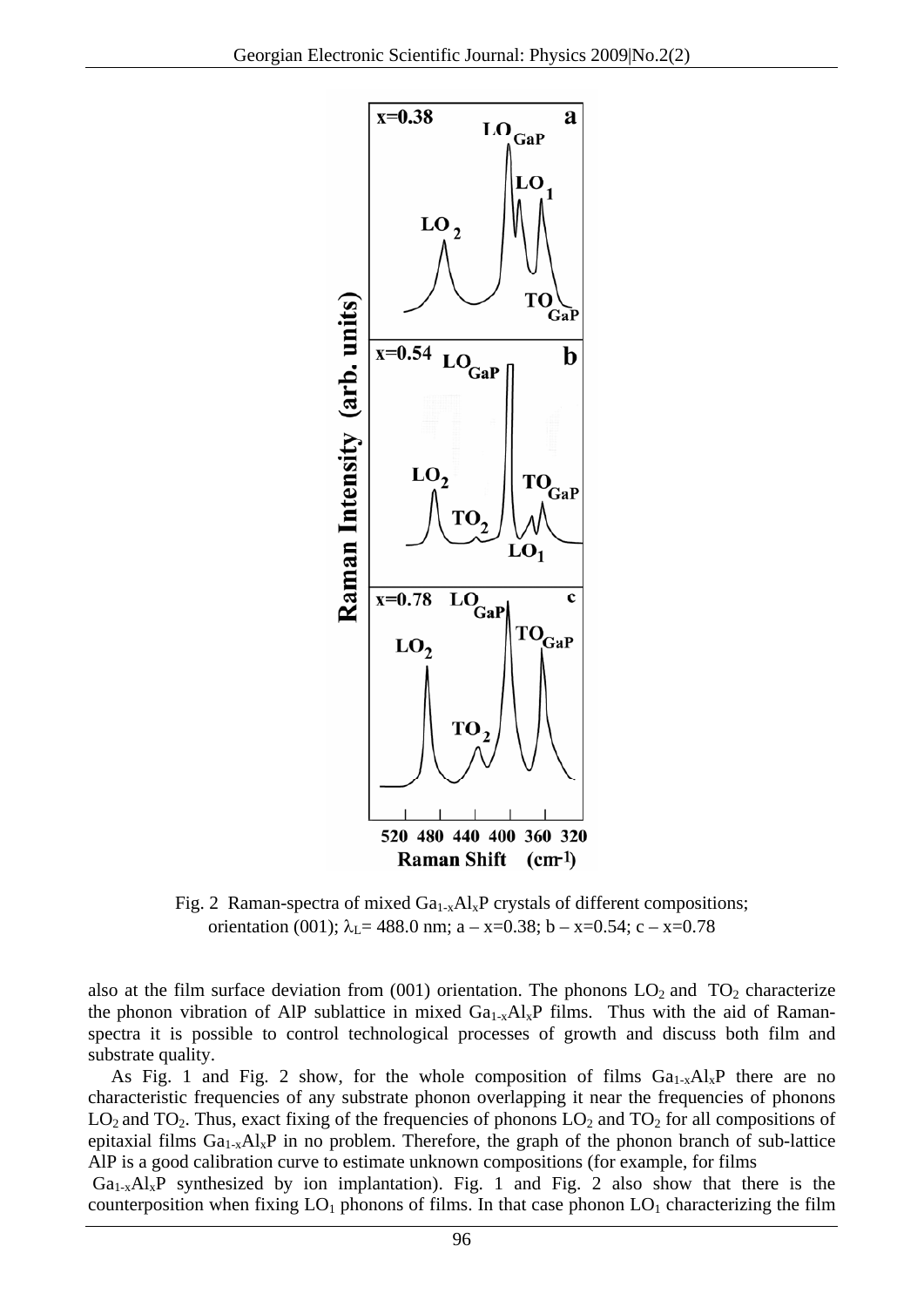is in the small interval of frequencies of two intense phonons  $LO_{GaP}$  and  $TO_{GaP}$  of substrate GaP. Therefore it is difficult to fix a well-defined spectral peak corresponding to phonon  $LO_1$  of the film. Besides, for some compositions, for instance, for high content of aluminum, phonon  $LO<sub>1</sub>$  is not fixed at all (Fig. 2c).

 Two methods were used to solve the problem. The first method consists in selecting the exciting wavelength, for which the optical distance  $\alpha d$  is less or equal to the film thickness, d. Here  $\alpha$  is the absorption coefficient of the film. At least it is possible the film thickness to be a bit less than αd. These conditions are kept approximately when emission 441.6 nm of helium-cadmium laser serves as exciting source. Fig. 3 shows the Raman-spectra of  $Ga_{1-x}Al_xP$  of various composition with excitation. 441.6 nm. The spectra from Fig. 3 show that the substrate effect on the Raman-spectra recorded in such experimental conditions is either eliminated at all or is negligible. Hence, the peaks corresponding to phonons  $LO_{GaP}$  and  $TO_{GaP}$  are either not observed or are small.



Fig.3 Raman-spectra of mixed  $Ga_{1-x}Al_xP$  crystals of different compositions; orientation (001);  $\lambda_L = 441.6$  nm; a – x=0.34; b – x=0.56; c – x=0.78; d – x=0.82

By the second method we tried to study films  $Ga_{1-x}Al_xP$  grown on n-GaP and not on p-GaP. Here the idea is to decrease to minimum the effect of plasmon-LO phonon interaction of substrate GaP. As is known from [13-14], and we too have shown in [15], that in n-GaP the half-width of spectral band corresponding to the effect of plasmon-LO phonon interaction is far less than the halfwidth of the same spectral band of p-GaP. In this case it is not expectable that the long-wave wing of  $LO<sub>Gap</sub>$  phonon of substrate n-GaP, more exactly, that of the spectral band of plasmon-phonon interaction, overlaps the low intense spectral band of  $LO_1$  phonon of sub-lattice GaP of film  $Ga_xAl_{1-x}P$ ; especially, for those compositions rich in phosphorous, the LO<sub>1</sub> phonon frequencies of which are shifted a little from frequencies  $LO_{GaP}$ . Our Raman-spectra proved that these two methods required the proper and appropriate use. It turned out that recording the spectra by the second method is especially important when very thin films are being studied by relatively longwave excitation. For some compositions (relatively thick films) we received the Raman-spectra of high quality (with good resolution) even for 514.5 nm and 488.0 nm wavelengths (Fig. 4).

Fig. 5 shows the Raman-spectra for  $Ga_{0.22}Al_{0.78}P$  composition when exciting by various wavelengths of laser. It is clear from the picture that when we use short waves to get a spectrum, the intensity of  $LO_{GaP}$  phonon of GaP substrate at 402 cm<sup>-1</sup> diminishes gradually and when carrying out excitation with helium-cadmium laser radiation with 441.6 nm wavelength, the peak characterizing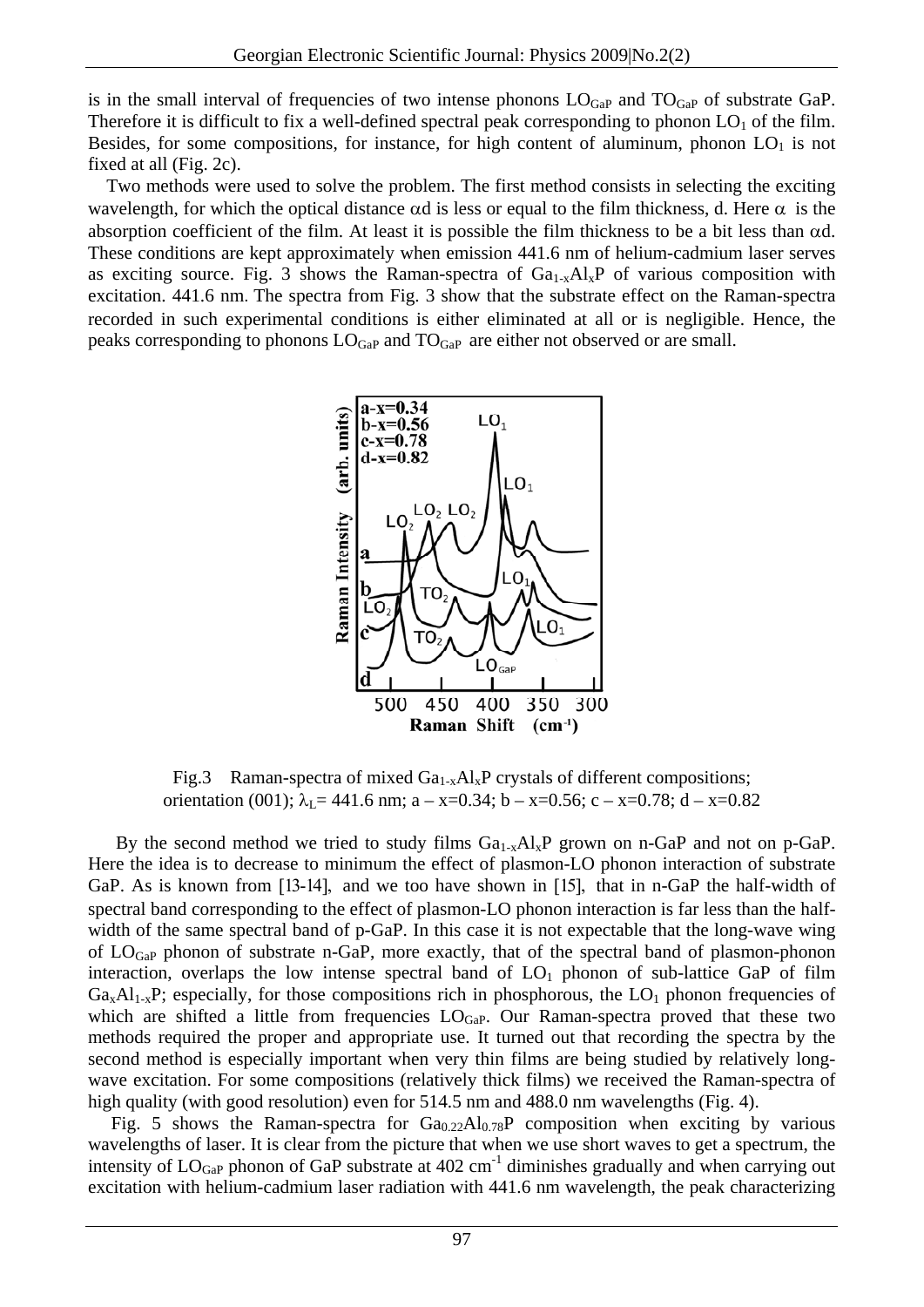$LOG<sub>GaP</sub>$  phonon vanishes at all. Simultaneously the intensity of  $LO<sub>2</sub>$  phonon increases at 487 cm<sup>-1</sup> which characterizes vibration of sublattice similar to AlP in  $Ga_{0.22}Al_{0.78}P$  system.



Fig. 4 Raman-spectrum of  $Ga_{0.46}Al_{0.54}P$ ; orientation (001);  $\lambda_L$  = 488.0 nm



Fig. 5 Raman-spectra of  $Ga<sub>0.3</sub>Al<sub>0.7</sub>P$  excited by various wavelengths of laser

Fig. 6 shows two Raman spectra of epitaxial film  $Ga_{0.65}Al_{0.35}P$  we have recorded. The only difference between the two spectra is that the spectrum in Fig. 6a gives the Raman scattering for  $Ga<sub>0.65</sub>Al<sub>0.35</sub>P$  grown on substrate n-GaP and the spectrum in Fig. 6b gives the Raman-spectra for the same composition grown on substrate p-GaP. The comparison of the two spectra shows clearly that it is advantageous to study Raman-spectra of system Ga<sub>1-x</sub>Al<sub>x</sub>P with epitaxy this mixed semiconductor on substrate n-GaP. Fig. 6a shows clearly  $LO_1$  phonon of film  $Ga<sub>0.65</sub>Al<sub>0.35</sub>P$  which is separated sharply from the narrow band of plasmon- $LO_{GaP}$  phonon interaction of substrate n-GaP. The same cannot be said on the Raman-spectra in Fig 6b. In this case it is seen distinctly that the long-wave wing of wider spectral band of plasmon- $LO_{GaP}$  phonon interaction overlaps the most part of  $LO_1$  phonon band of film  $Ga_{0.65}Al_{0.35}P$ . Therefore in this case the exact evaluation of the frequency of phonon  $LO<sub>1</sub>$  is impossible.

 As mentioned above, for some "convenient" compositions of thicker epitaxial films we have recorded the Raman-spectra of good quality with wholly satisfactory resolution and 514.5 nm and 488.0 nm excitations. In this case when the distance of penetration of laser beam in the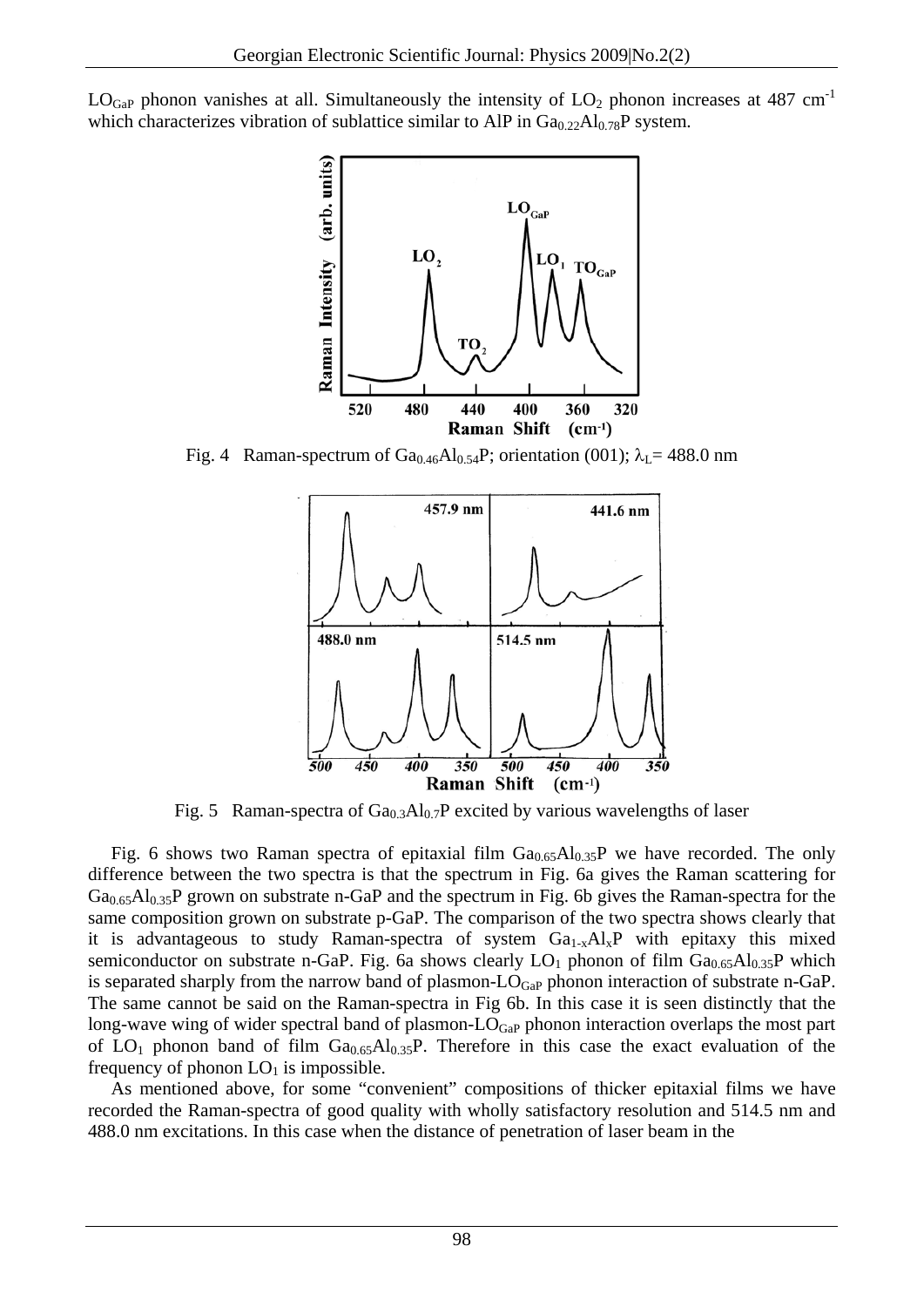

Fig. 6 Raman spectra of epitaxial film  $Ga_{0.3}Al_{0.7}P$ ; orientation (001);  $\lambda_L$  = 488.0 nm; a - on substrate n-GaP; b - on substrate p-GaP

substrate is big enough, nevertheless, we received the band of  $LO_1$  phonon of film  $Ga_{0.46}Al_{0.54}P$ sharply separated from the substrate influence. Fixing such good-quality spectra is especially easy in case of thick films. Here too is necessary to keep the proper ratio between the excitation wavelength and αd magnitude. This case is given in Fig. 4.

Fig. 7 shows the Raman-spectrum of epitaxial film  $Ga<sub>0.4</sub>Al<sub>0.6</sub>P$  of orientation (111) we have recorded. The excitation was carried out by 488.0 nm emission of argon laser. It is seen from the comparison of this spectrum with the spectra in Fig. 2 that the Raman-spectra of (111) films fix distinctly  $TO_2$  phonon corresponding to the vibration of the AlP-like sub-lattice. According to the selection rules, at this configuration both  $LO_2$  and  $TO_2$  phonons are seen in the Raman-spectra. In this case  $TO_2$  phonon is far intensive than in case of (001) film. The ratios of intensities  $LO_2/TO_2$ also differ. Fig. 7 also shows that the very intense  $TO<sub>GaP</sub>$  phonon of the substrate almost entirely covers  $LO_1$  and  $TO_1$  phonons corresponding to the vibration of the GaP-like sub-lattice. In this case these phonons become apparent as small structures. In papers of other authors we have cited, the Raman-spectra of epitaxial (111) films  $Ga_{1-x}Al_xP$  are not studied.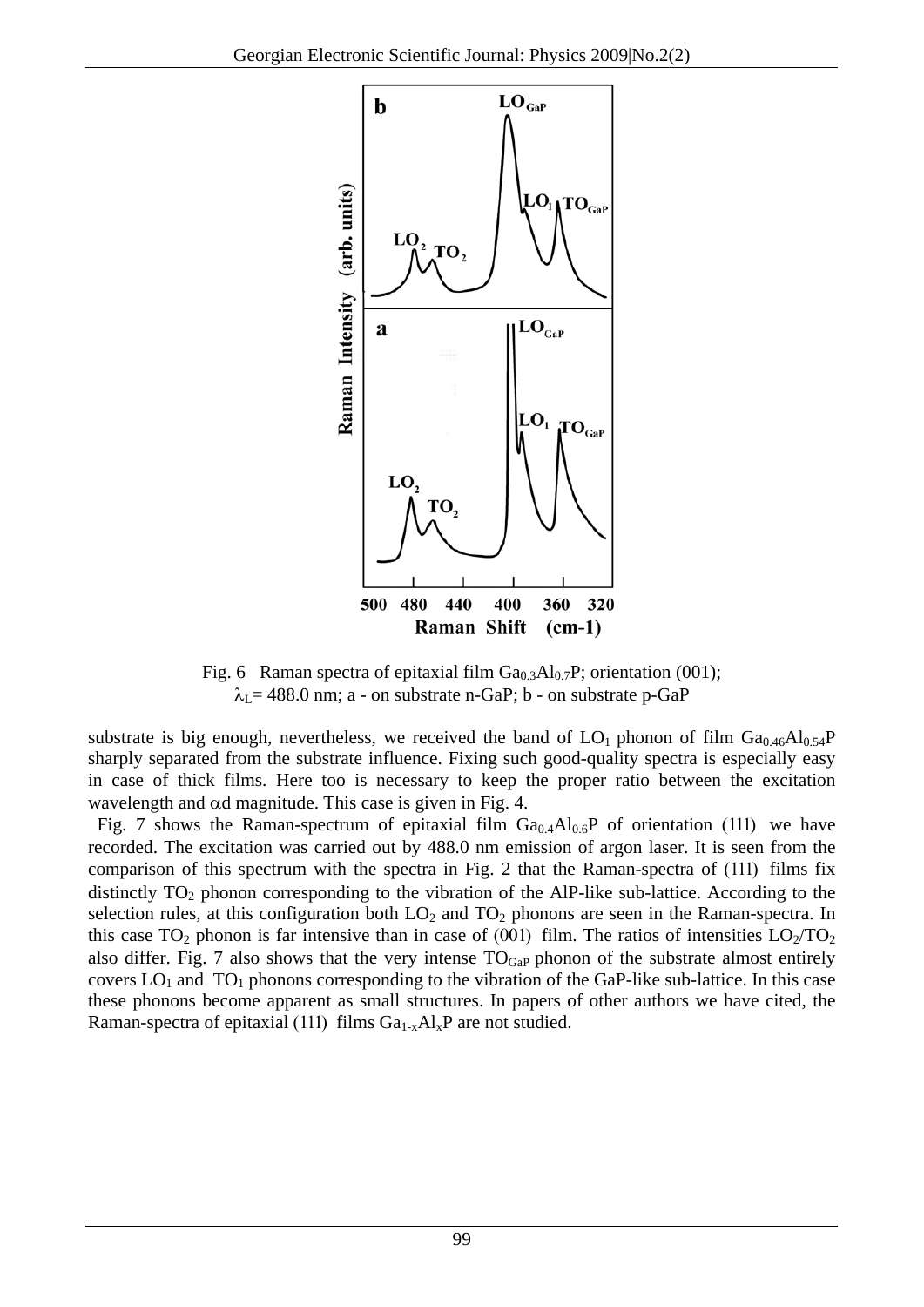

Fig. 7 Raman-spectrum of epitaxial film  $Ga_{0.4}Al_{0.6}P$  of orientation (111);  $\lambda_L$ = 488.0 nm

Thus, by studying the Raman-spectra of epitaxial (001) and (111) films of  $Ga_{1-x}Al_xP$  we have fixed clearly the frequencies of  $LO_2$  and  $TO_2$  phonons corresponding to the vibration of the AlP-like sub-lattice and  $LO_1$  phonon corresponding to the vibration of the GaP-like sub-lattice These frequencies are given in Table 1.



Fig. 8 Dependence of  $LO_1$ ,  $LO_2$ ,  $TO_2$ , phonons frequencies upon the concentration x of mixed crystals  $Ga_xAl_{1-x}P$ 

Fig. 8 shows the dependence of frequencies of  $LO_1$ ,  $LO_2$ ,  $TO_2$ , phonons upon the concentration x of mixed crystals. This dependence indicates that the system  $Ga_{1-x}Al_xP$  belongs to the two-mode behavior crystals.

 We were the first to have studied the resonance Raman-scattering (RRS) for one of compositions of system  $Ga_xAl_{1-x}P$ , partially for  $Ga_{0.22}Al_{0.78}P$ . In the limited interval of energies of discreet exciting quanta of argon and helium-cadmium lasers has been investigated the RRS. The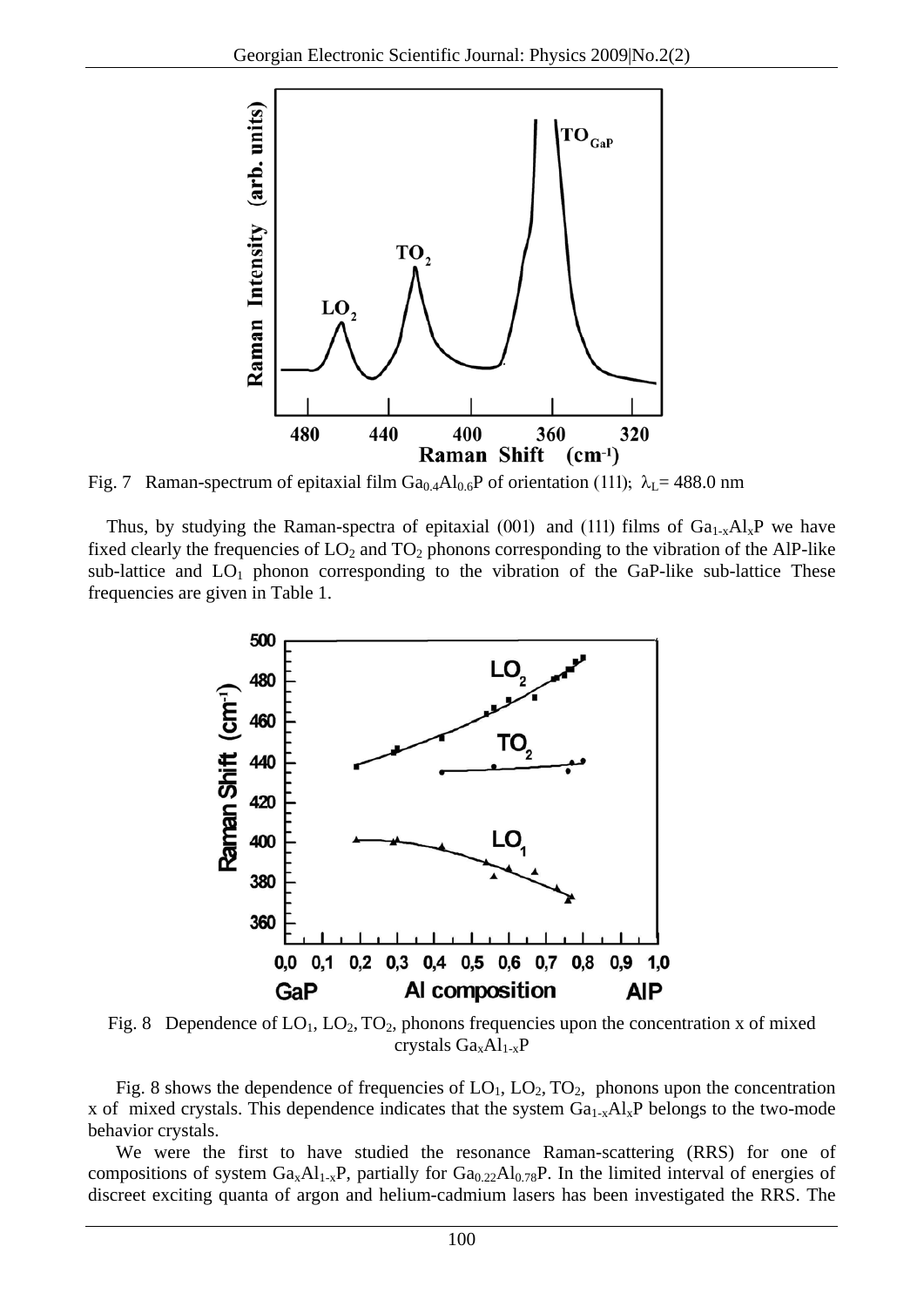resonance for  $LO_2$  phonon of film  $Ga_{0.22}Al_{0.78}P$  has been studied. The frequency of this phonon is equal to 487 cm<sup>-1</sup>. These results are given in Fig. 9.

Fig. 9 shows for  $Ga_{0.22}Al_{0.78}P$  the dependence of ratio of LO<sub>2</sub> phonons intensities at 487 cm<sup>-1</sup> and  $LO_{GaP}$  phonons intensities at 402 cm<sup>-1</sup> frequencies respectively upon the energy of exciting photons.

The direct band-gap  $E_0$  of system  $Ga_{0.22}Al_{0.78}P$  is 3.5 eV [16]. Fig. 9 shows that when the exciting quantum energy approaches to the amount of direct band of  $Ga_{0.22}Al_{0.78}P$ , the increase of  $LO_1$ phonon intensity is observed; the RRS takes place. The mentioned does not give completely the picture of resonance Raman-scattering because exciting quanta energies are sufficiently far from direct band width. We shall have the complete picture if we are able to use shorter wavelengths of the laser for excitation. Besides it would be more correct if we take the ratio of intensity of  $LO_{487}$  to phonon vibration intensity of standard crystal  $CaF<sub>2</sub>$ . The fact that we study the system-GaP substrate with  $Ga_{1-x}Al_xP$  film-by various wavelength of laser emission, enables us to estimate rough thicknesses of epitaxial layers by Raman-spectroscopy.



Fig. 9 RRS for  $LO_2$  phonon of film  $Ga<sub>0.3</sub>Al<sub>0.7</sub>P$ 

According to [17] the Raman-scattering intensity

# $I = (I_0 R/2a)(1 - exp2a d)$  (1)

where  $I_0$  is the intensity of impinged radiation,  $R_0$  – scattering cross-section,  $\alpha$ —absorption coefficient, **d** –film thickness .

If we suppose film  $Ga_{1-x}Al_xP$  grown on GaP substrate with steep front, then it is possible to assume, that the scattering intensity equals to the sum of intensities of substrate and film Raman scattering.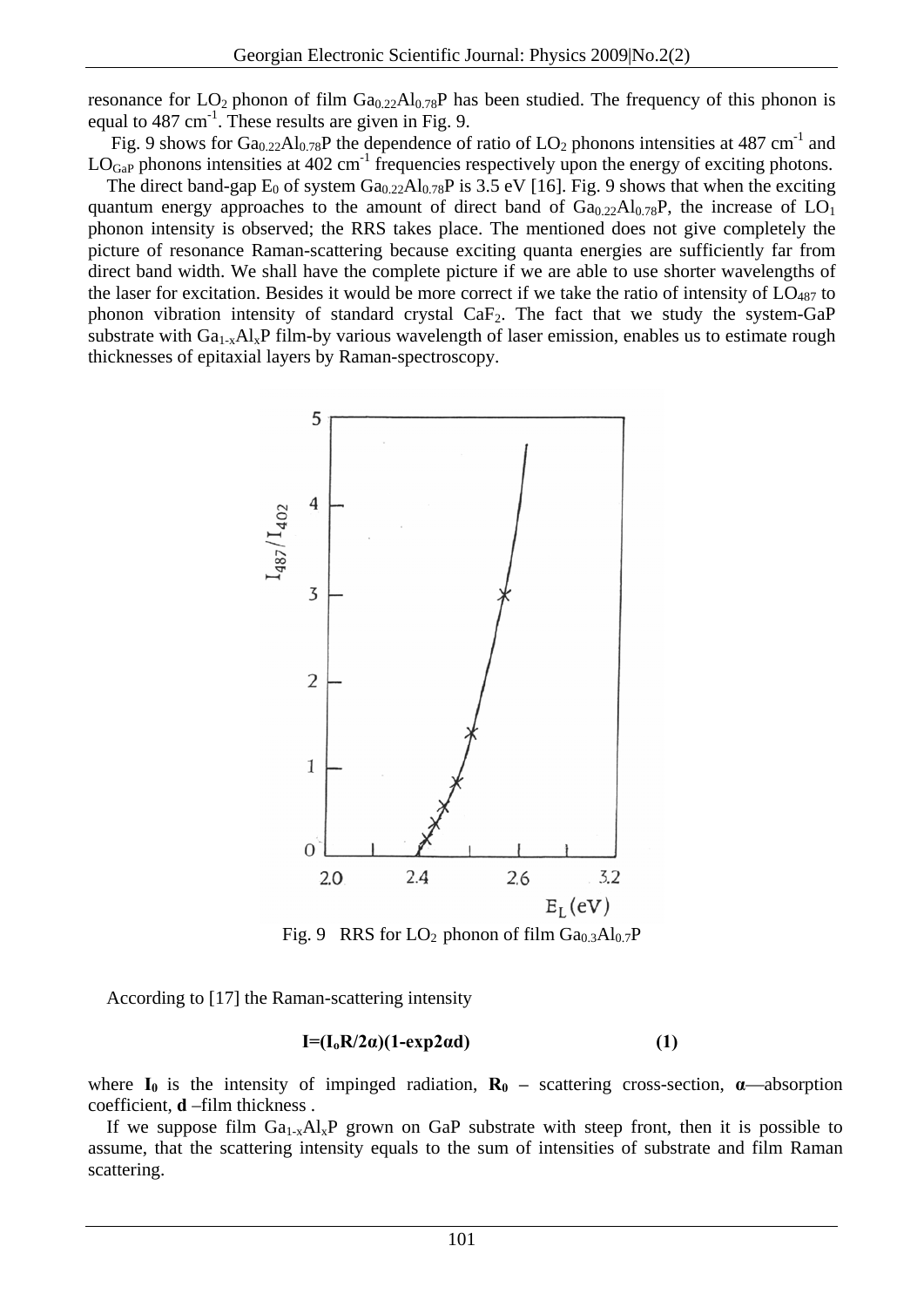$\mathbf{I}_{\text{Total}} = \mathbf{I}_{\text{f}} + \mathbf{I}_{\text{subst}} \exp(-2\alpha_{\text{f}} d)$  (2)

$$
I_f = (I_0 R_f / 2\alpha_f) [1 - \exp(-2\alpha_f d)] \tag{3}
$$

 $I_{\text{substr}} = (I_0 R_{\text{substr}}/2 \alpha_{\text{substr}}) \exp(-2 \alpha_f d)$  (4)

If we take the ratio of intensities, it will be possible to calculate the film thickness.

#### $I_{\text{substr}}/I_{\text{f}} = (R_{\text{substr}} \alpha_{\text{f}}/R_{\text{f}} \alpha_{\text{substr}})x[\exp(-2\alpha_{\text{f}} d)]/[1-\exp(-2\alpha_{\text{f}} d)]$  (5)

By the above mentioned method we estimated the thickness of film of composition  $Ga_{0.22}Al_{0.78}P$ and got d=12.5mmk. The same film thickness measured by the ordinary microscopic method gives  $d=12$ mmk.

#### **4. Conclusion**

Thus, we have studied by Raman-spectroscopy a large amount of epitaxial films  $Ga_{1-x}Al_xP$  with excitation of various wavelengths of laser. To fix good-quality Raman-spectra, shortwavelength 441.6 nm excitation of He-Cd laser has been used. As a result, in most cases the influence of parasitic background of the substrate was entirely eliminated. It has been shown that to receive the good-quality Raman spectra of epitaxial films  $Ga_xAl_{1-x}P$ , it is far more advantageous to investigate films grown on the substrate n-GaP and not on that of p-GaP. Generally, to get the good-quality Raman-spectra it is necessary to select the corresponding optimal ratio between exciting wavelengths and magnitudes  $\alpha$ d of films. By studying the Raman-spectra of epitaxial films  $Ga_{1-x}Al_xP$  of two different orientations (001) and (111), both  $LO_2$  and  $TO_2$  phonons have been fixed clearly. We have established that the mentioned mixed semiconductor belongs to the two mode behavior crystals. We have found out in this system the resonance Raman scattering in proximity of  $E_0$  direct band and estimated epitaxial film thicknesses with the Raman-spectra.